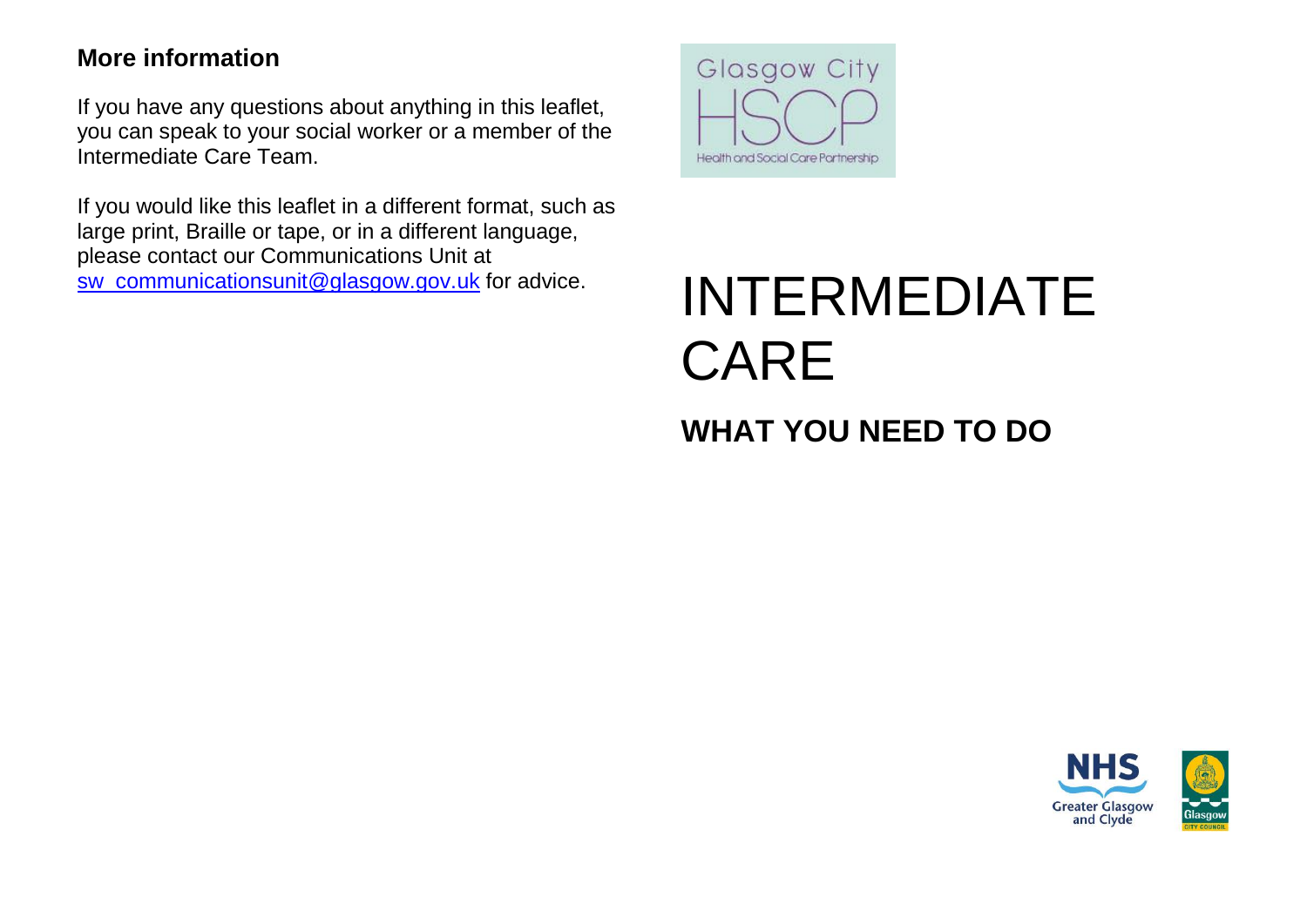### **Intermediate Care**

The purpose of this leaflet is to provide you with information about your move to Intermediate Care. The leaflet will cover:

- Why you are moving to Intermediate Care
- What Intermediate Care is and who will look after you
- What happens in Intermediate Care
- What happens when your assessment is complete

No-one wants to stay in hospital any longer than they need to. A long delay can even lead to losing vital life skills, independence or mobility. Intermediate care is for patients who no longer need to be in an acute hospital setting, but due to the complex nature of their needs, are not yet able to return to their own home, which may include returning to a residential or nursing Care Home, or another homely setting. It provides an opportunity, outwith an acute hospital setting, to consider what your longer term support needs are.

# **Why am I moving to Intermediate Care?**

The team of health staff who have looked after you in hospital, have decided that you are ready to be discharged from their care. However at this time you are not ready to return to your home. Before this can happen you need a further period of assessment and support to determine your longer term support and care needs. This will include assessing whether you need further rehabilitation, or if you require more specialist complex care.

This assessment and support is best provided in an Intermediate Care Unit, where you will continue to be supported by a team, which includes Social Work, Medical, Health and Care Home staff.

Whilst in Intermediate Care you will receive care from a General Practice who covers the Unit. This may require you to register with this Practice to ensure patient safety and make sure that the GP has access to all the information needed to provide you with the best possible care. The multi-disciplinary team who have looked after you in hospital will be able to discuss this in more detail with you.

Intermediate Care involves moving into a specially set aside room in a dedicated area in one of Glasgow's care homes. You will have a single room, in a setting which is designed to feel more like being at home rather than being in hospital.

# **What happens in Intermediate Care?**

When you arrive at the Intermediate Care Unit, staff will help you to settle in. You will then meet the staff who will support you while you are there. This usually takes two or three days

While you are in the Intermediate Care unit, we will assess your health and social care needs. You will also get support and, if appropriate, rehabilitation from a range of health and social care professionals which is designed especially for you. This will all take place in